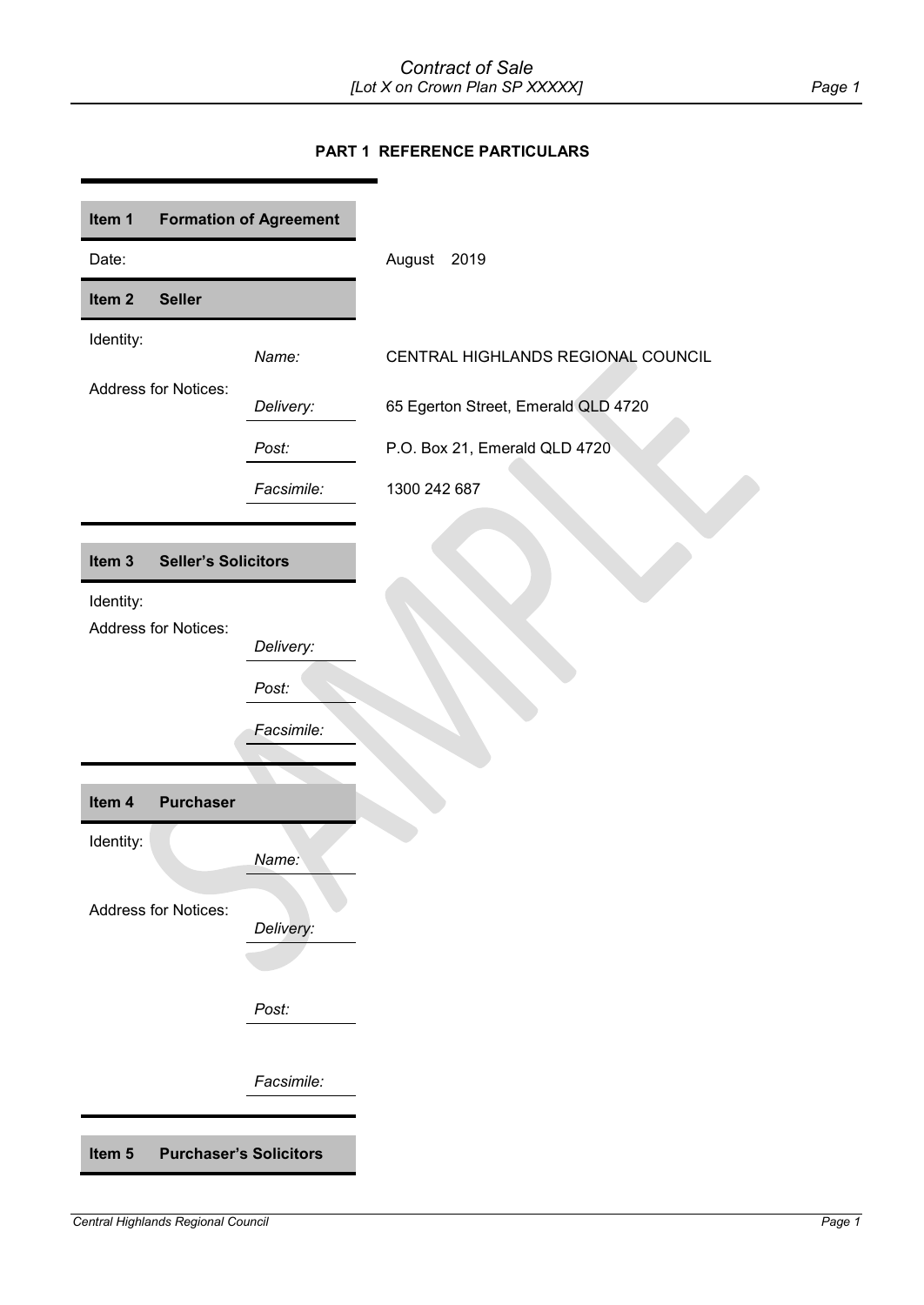<span id="page-1-3"></span><span id="page-1-2"></span><span id="page-1-1"></span><span id="page-1-0"></span>

| Identity:<br><b>Address for Notices:</b> |            |                  |               |                                                                |                    |
|------------------------------------------|------------|------------------|---------------|----------------------------------------------------------------|--------------------|
|                                          | Delivery:  |                  |               |                                                                |                    |
|                                          | Post:      |                  |               |                                                                |                    |
|                                          | Facsimile: |                  |               |                                                                |                    |
| Item 6<br><b>Stakeholder</b>             |            |                  |               |                                                                |                    |
| Identity:                                |            |                  |               |                                                                |                    |
| <b>Address for Notices:</b>              | Delivery:  | Refer to Item 3. |               |                                                                |                    |
|                                          | Post:      | Refer to Item 3. |               |                                                                |                    |
|                                          | Facsimile: | Refer to Item 3. |               |                                                                |                    |
|                                          |            |                  |               |                                                                |                    |
| Item 7<br>Land                           |            |                  |               |                                                                |                    |
| Address:                                 |            |                  |               |                                                                |                    |
| Real Property Description:               |            | <b>Title ref</b> | <b>County</b> | <b>Parish</b>                                                  | <b>Description</b> |
|                                          |            |                  |               |                                                                |                    |
| Nature of Title:                         |            | Freehold         |               |                                                                |                    |
| Encumbrances:                            |            | Nil              |               |                                                                |                    |
| Local Government:                        |            |                  |               | CENTRAL HIGHLANDS REGIONAL COUNCIL                             |                    |
|                                          |            |                  |               |                                                                |                    |
| Item 8<br><b>Purchase Price</b>          |            |                  |               |                                                                |                    |
| Full Price:                              |            | \$               |               |                                                                |                    |
| Deposit:                                 |            | 10%              |               |                                                                |                    |
| <b>Balance Purchase Price:</b>           |            | \$               |               |                                                                |                    |
|                                          |            |                  |               |                                                                |                    |
| Item 9<br><b>Default Interest</b>        |            |                  |               |                                                                |                    |
| Rate:                                    |            |                  |               | The rate charged by the Commonwealth Bank of Australia, at the |                    |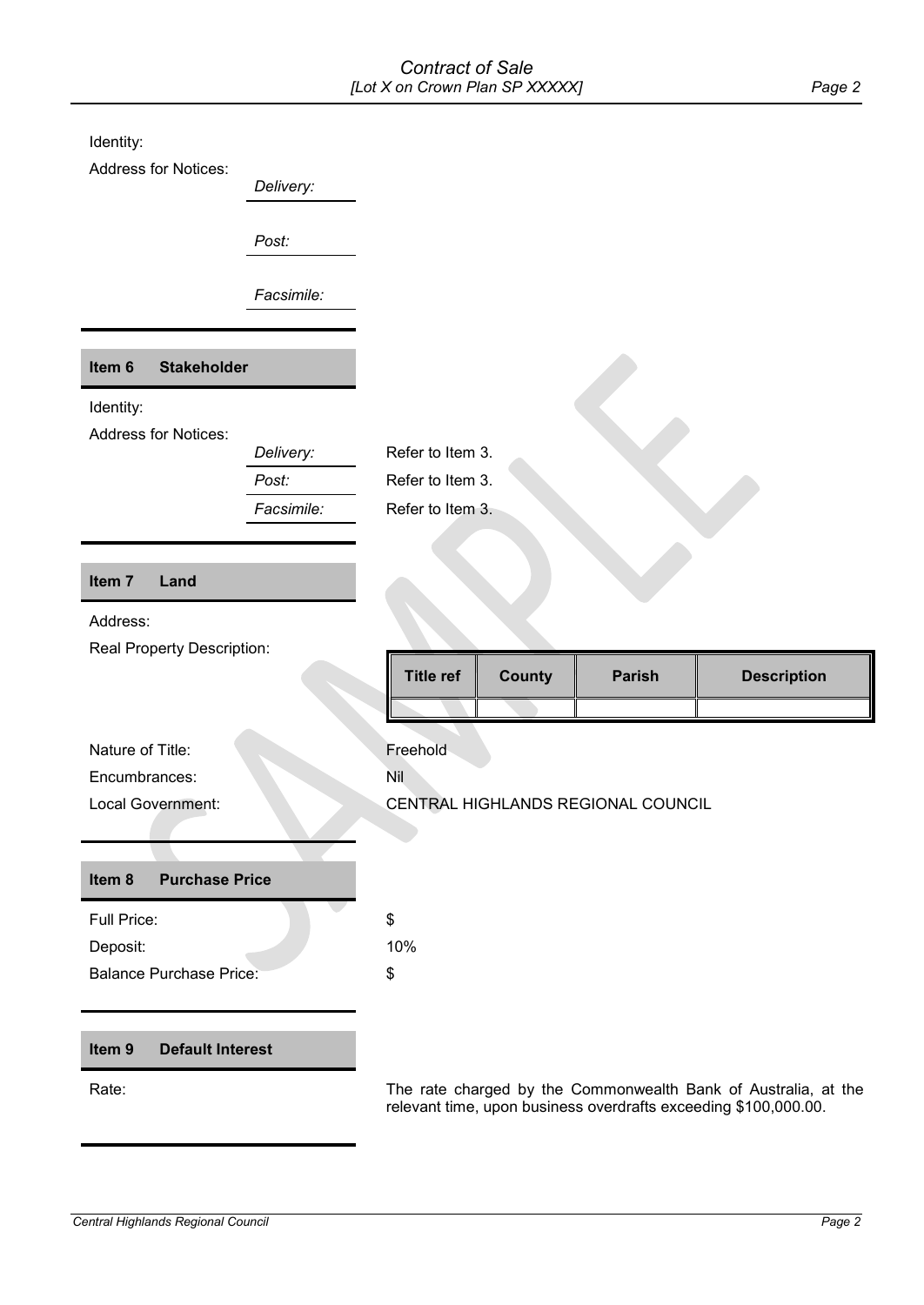# *Contract of Sale [Lot X on Crown Plan SP XXXXX] Page 3*

<span id="page-2-1"></span>**Item 10 Completion**

Date: August 2019 Venue: EMERALD QLD 4720

# **PART 2: INTERPRETATION**

# <span id="page-2-0"></span>**2.1 General**

# Unless:

- (1) the context otherwise requires; or
- (2) a contrary intention appears,

this Agreement is to be interpreted by reference to the definitions and subsequent provisions of **[Part](#page-2-0) 2**.

# **2.2 Definitions**

Each of the following expressions bears the meaning shown opposite:

| act               | Includes: |                                                                                                                                                                      |
|-------------------|-----------|----------------------------------------------------------------------------------------------------------------------------------------------------------------------|
|                   | (1)       | an omission; and                                                                                                                                                     |
|                   | (2)       | a refusal to act.                                                                                                                                                    |
| Act               | (1)       | An Act of the Commonwealth Parliament or the Queensland<br>Parliament.                                                                                               |
|                   | (2)       | Subordinate legislation under any such Act.                                                                                                                          |
|                   | (3)       | The direction or requirement of a competent authority or person<br>under any such Act or subordinate legislation.                                                    |
|                   | (4)       | A licence, authorization, consent, approval or exemption<br>granted under any such Act or subordinate legislation.                                                   |
|                   | (5)       | A planning instrument and a local law.                                                                                                                               |
| Act of Insolvency | (1)       | Suffering the appointment of a receiver or a receiver and<br>manager, which appointment is not terminated, postponed or<br>enjoined within 14 days after it is made. |
|                   | (2)       | Entering voluntary administration.                                                                                                                                   |
|                   | (3)       | Failing to satisfy a bankruptcy notice or a statutory demand<br>under section 459E of the Corporations Act.                                                          |
|                   | (4)       | Suffering the presentation of a bankruptcy petition.                                                                                                                 |
|                   | (5)       | Suffering the presentation of a winding-up application or the<br>appointment of a provisional liquidator.                                                            |
|                   | (6)       | Signing an authority under section 188 of the Bankruptcy Act.                                                                                                        |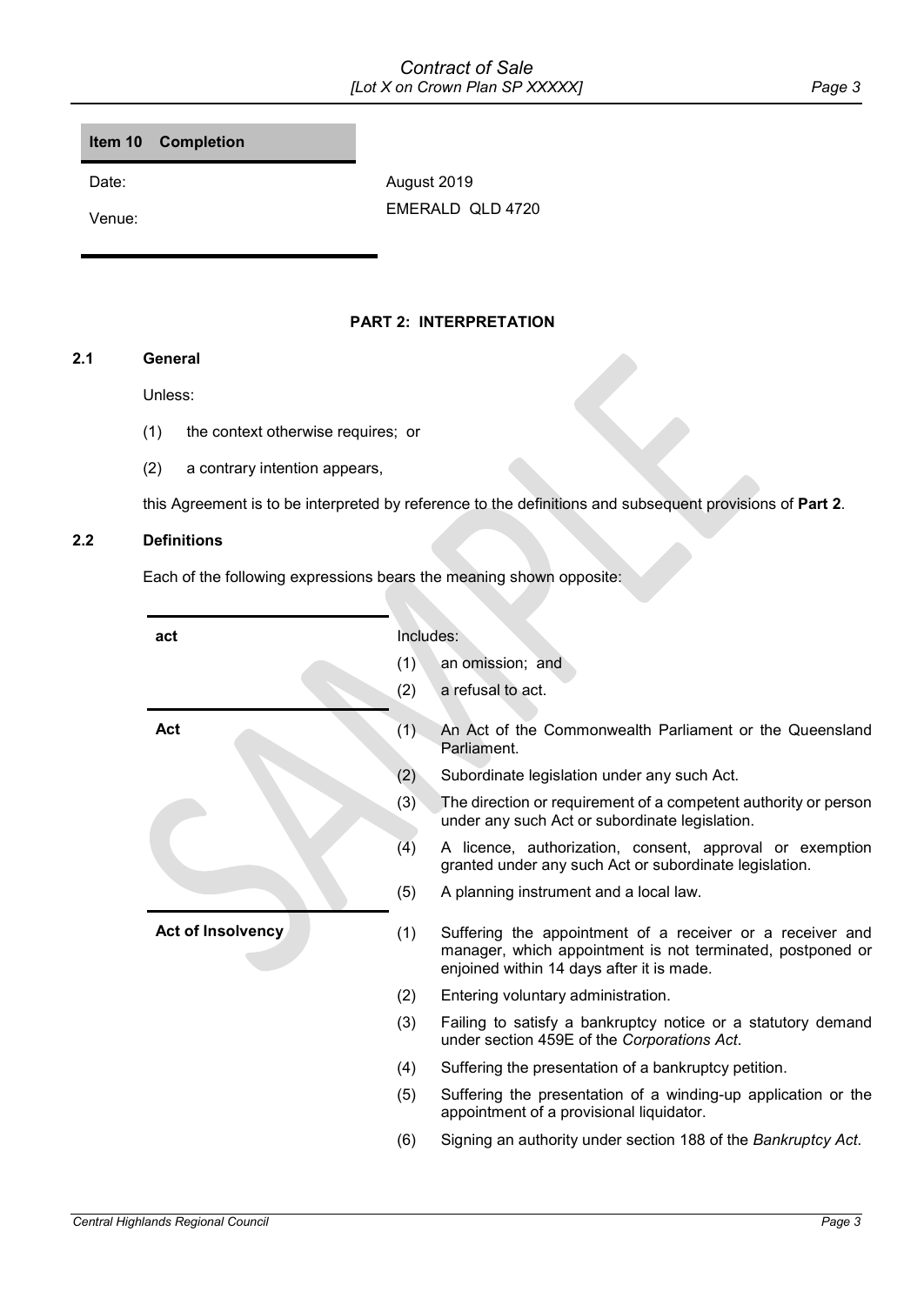# <span id="page-3-1"></span><span id="page-3-0"></span>*Contract of Sale [Lot X on Crown Plan SP XXXXX] Page 4*

<span id="page-3-2"></span>

|                                | (7)                                                                                                                | Entering a composition or scheme of arrangement for the<br>benefit of creditors.                                                                                                                                                 |  |
|--------------------------------|--------------------------------------------------------------------------------------------------------------------|----------------------------------------------------------------------------------------------------------------------------------------------------------------------------------------------------------------------------------|--|
|                                | (8)<br>Where all available appeal rights have been exhausted or<br>waived, failing:                                |                                                                                                                                                                                                                                  |  |
|                                |                                                                                                                    | (a)<br>to pay the relevant debt (if the debt exceeds \$5,000.00);<br>or                                                                                                                                                          |  |
|                                |                                                                                                                    | to satisfy the relevant order,<br>(b)                                                                                                                                                                                            |  |
|                                |                                                                                                                    | within 14 days after suffering execution against one's assets.                                                                                                                                                                   |  |
|                                | (9)                                                                                                                | Failing to secure the return of one's assets within 14 days after<br>their lawful seizure by a creditor or an encumbrance.                                                                                                       |  |
| <b>Address for Notices</b>     |                                                                                                                    | With respect to each Participant:                                                                                                                                                                                                |  |
|                                | (1)                                                                                                                | its address or facsimile number shown at whichever is relevant<br>of Item 2 to Item 6;                                                                                                                                           |  |
|                                | (2)                                                                                                                | such other address or facsimile number as it has notified in<br>writing to the Participant giving it a notice as its address or<br>facsimile number for notices under this Agreement; or                                         |  |
|                                | (3)                                                                                                                | if it is not at the address or facsimile number the subject of<br>paragraph (1) or paragraph (2) of this definition, its last principal<br>place of business or facsimile number known to the Participant<br>giving it a notice. |  |
| <b>Administering Authority</b> |                                                                                                                    | The authority responsible for enforcing relevant provisions of an Act.                                                                                                                                                           |  |
| <b>Agreement</b>               | This document and the agreement it evidences.                                                                      |                                                                                                                                                                                                                                  |  |
| <b>Attestation</b>             |                                                                                                                    | An attestation upon this Agreement by a Party and the Stakeholder.                                                                                                                                                               |  |
| <b>Balance Purchase Price</b>  | The sum specified as such at Item 8 (being the difference between<br>the Purchase Price and the Deposit).          |                                                                                                                                                                                                                                  |  |
| <b>Bankruptcy Act</b>          | Bankruptcy Act 1966 (Cwlth).                                                                                       |                                                                                                                                                                                                                                  |  |
| <b>Business Day</b>            | A day, other than a Saturday, Sunday or public holiday, upon which<br>banks are open for business in the locality: |                                                                                                                                                                                                                                  |  |
|                                | (1)                                                                                                                | to which a notice under this Agreement is to be sent; or                                                                                                                                                                         |  |
|                                | (2)                                                                                                                | at which an event for which this Agreement provides is to occur.                                                                                                                                                                 |  |
|                                |                                                                                                                    | [Example of an event the subject of paragraph (2): Completion].                                                                                                                                                                  |  |
| <b>Clause</b>                  |                                                                                                                    | A clause, sub-clause or paragraph of this Agreement.                                                                                                                                                                             |  |
| <b>Completion</b>              | Completion of the Sale pursuant to Part 5.                                                                         |                                                                                                                                                                                                                                  |  |
| <b>Completion Date</b>         |                                                                                                                    | The date specified at Item 10.                                                                                                                                                                                                   |  |
| <b>Completion Venue</b>        |                                                                                                                    | The place specified at Item 10.                                                                                                                                                                                                  |  |
| <b>Corporations Act</b>        |                                                                                                                    | Corporations Act 2001 (Cwlth).                                                                                                                                                                                                   |  |
| <b>Default Rate</b>            | (1)                                                                                                                | The interest rate specified at Item 9; or                                                                                                                                                                                        |  |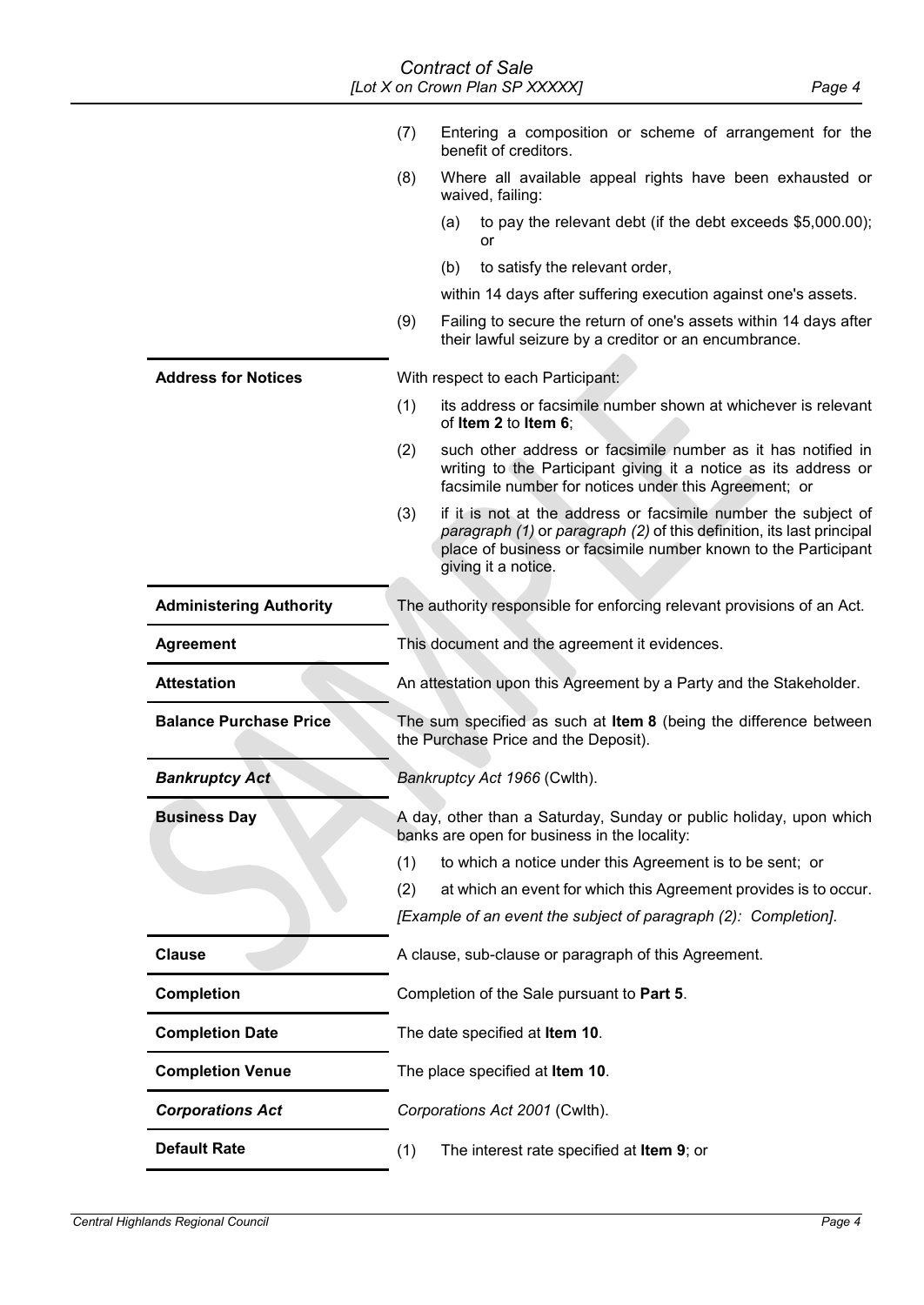|                         | (2)<br>if no rate is specified at Item 9, the interest rate the Seller's<br>banker charges at the relevant time on customer overdraft<br>accommodation exceeding \$100,000.00.                                               |  |
|-------------------------|------------------------------------------------------------------------------------------------------------------------------------------------------------------------------------------------------------------------------|--|
| <b>Deposit</b>          | The sum specified as such at Item 8.                                                                                                                                                                                         |  |
| <b>Encumbrance</b>      | Has the meaning ascribed to it in the Local Government Act 2009. As<br>defined by that Act, the term "includes any of the following that affects<br>land-                                                                    |  |
|                         | (1)<br>a mortgage, lien or charge;                                                                                                                                                                                           |  |
|                         | (2)<br>a caveat;                                                                                                                                                                                                             |  |
|                         | (3)<br>an agreement;                                                                                                                                                                                                         |  |
|                         | (4)<br>a judgment, writ or process;                                                                                                                                                                                          |  |
|                         | (5)<br>an interest adverse to the interest of the land's owner;                                                                                                                                                              |  |
|                         | but does not include an easement."                                                                                                                                                                                           |  |
|                         | For avoidance of doubt, the term does not include body corporate<br>levies and charges levied pursuant to the Body Corporate Community<br>Management Act 1997.                                                               |  |
| <b>Formation Date</b>   | (1)<br>The date upon which this Agreement is formed.                                                                                                                                                                         |  |
|                         | (2)<br>That date is, in the absence of evidence establishing a different<br>date, the date at Item 1.                                                                                                                        |  |
| include                 | Comprise or encompass, without being limited to what is stated to be<br>included.                                                                                                                                            |  |
|                         | [Example: "act" is defined as including an omission and a refusal to<br>act. However, the expression is not confined to an omission and a<br>refusal to do something; it also encompasses (obviously) a positive<br>action]. |  |
| Item                    | A numbered item of information in Part 1.                                                                                                                                                                                    |  |
| Land                    | The land described at Item 7.                                                                                                                                                                                                |  |
| <b>Land Title Act</b>   | Land Title Act 1994 (Qld).                                                                                                                                                                                                   |  |
| <b>Local Government</b> | The local government of the territorial unit in which the Land is<br>situated, specified at Item 7.                                                                                                                          |  |
| <b>Officer</b>          | (1)<br>A director, alternate director, secretary, assistant secretary,<br>executive officer, attorney, managing agent, or solicitor of or for<br>a Party.                                                                    |  |
|                         | (2)<br>The expression includes, with reference to the Seller, the<br>manager of the Complex together with the manager's<br>employees, contractors and agents.                                                                |  |
| Part                    | A numbered part or division of this Agreement, other than an Appendix<br>or an Attestations page, containing:                                                                                                                |  |
|                         | (1)<br>reference particulars; or                                                                                                                                                                                             |  |
|                         | 1 or more Clauses.<br>(2)                                                                                                                                                                                                    |  |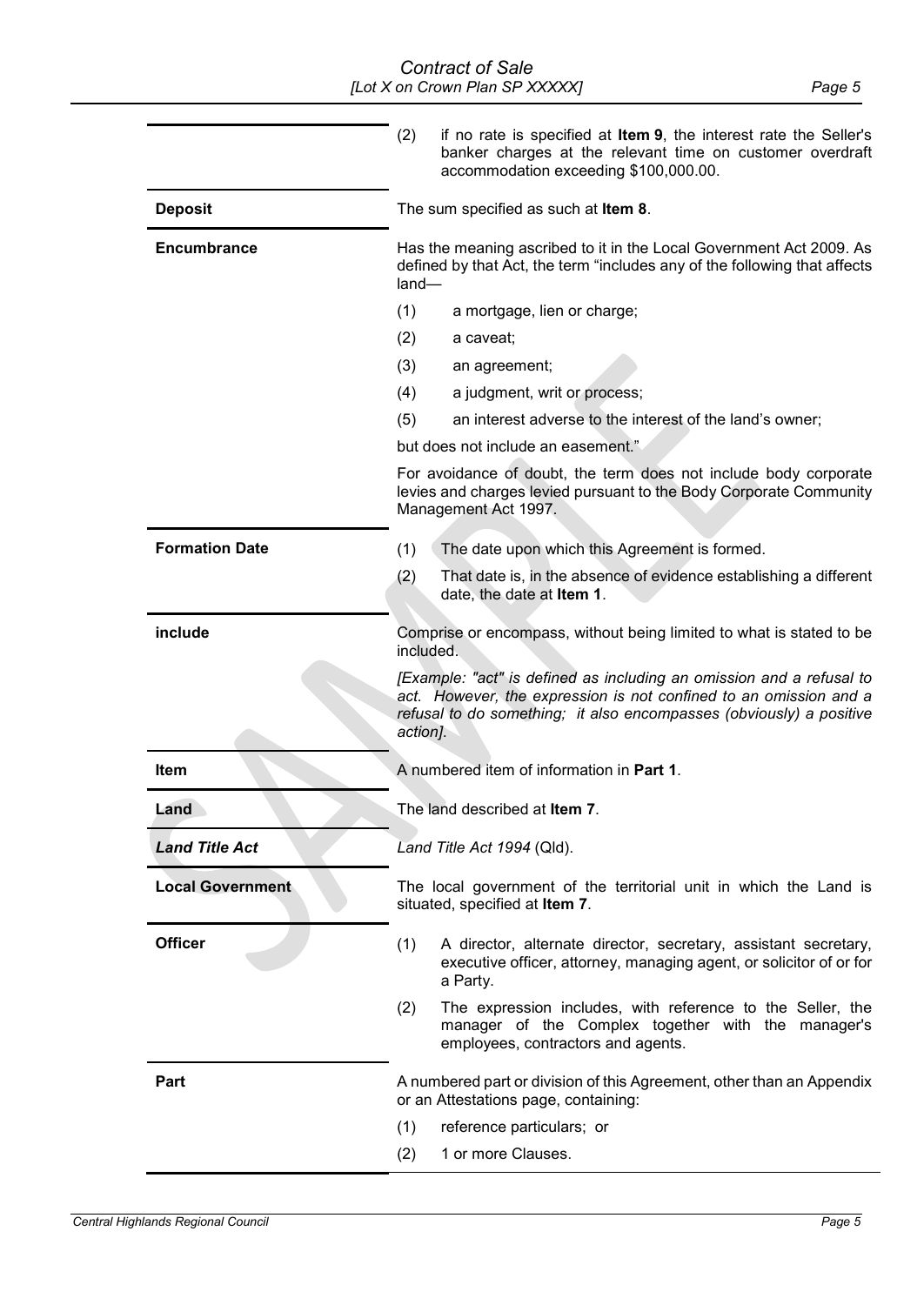# *Contract of Sale [Lot X on Crown Plan SP XXXXX] Page 6*

| <b>Participants</b>           | (1)<br>The Seller and the Seller's Solicitors.<br>(2)<br>The Purchaser and the Purchaser's Solicitors.<br>(3)<br>The Stakeholder. |  |
|-------------------------------|-----------------------------------------------------------------------------------------------------------------------------------|--|
| <b>Parties</b>                | The Seller and the Purchaser.                                                                                                     |  |
| <b>Property Law Act</b>       | Property Law Act 1974 (Qld).                                                                                                      |  |
| <b>Purchase Price</b>         | The sum specified at <b>Item 8</b> as the "Full Price".                                                                           |  |
| <b>Purchaser</b>              | The person specified at Item 4.                                                                                                   |  |
| <b>Purchaser's Solicitors</b> | The solicitors specified at <b>Item 5</b> , or solicitors appointed to replace<br>them.                                           |  |
| <b>Sale</b>                   | Sale and purchase of the Land under this Agreement.                                                                               |  |
| <b>Seller</b>                 | The person specified at Item 2                                                                                                    |  |
| <b>Seller's Solicitors</b>    | The solicitors specified at Item 3, or solicitors appointed to replace<br>them.                                                   |  |
| <b>Stakeholder</b>            | The person specified at Item 6.                                                                                                   |  |
| <b>Title Encumbrances</b>     | The easements, restrictive covenants and other encumbrances over<br>the Land, detailed at Item 7.                                 |  |
| <b>Transfer</b>               | An instrument:                                                                                                                    |  |
|                               | (1)<br>in the form prescribed under the Land Title Act; and                                                                       |  |
|                               | (2)<br>properly executed on behalf of the Seller,                                                                                 |  |
|                               | transferring from the Seller to the Purchaser title to the Land subject<br>only to the Title Encumbrances.                        |  |

# **2.3 Grammatical Similarities**

Where a word or phrase is specifically defined, other parts of speech and grammatical forms of that word or phrase bear meanings corresponding to and consistent with that definition.

#### **2.4 Parties**

Reference to a Participant includes:

- (1) in the case of a natural person, that person, his personal representatives and assigns; and
- (2) in the case of a corporation, the corporation, its successors and assigns.

# **2.5 Concurrent Responsibility**

Where a Participant is composed of two or more persons, the Agreement binds jointly and severally:

- (1) those persons and each of them; and
- (2) their and each of their executors, administrators and assigns (transferees).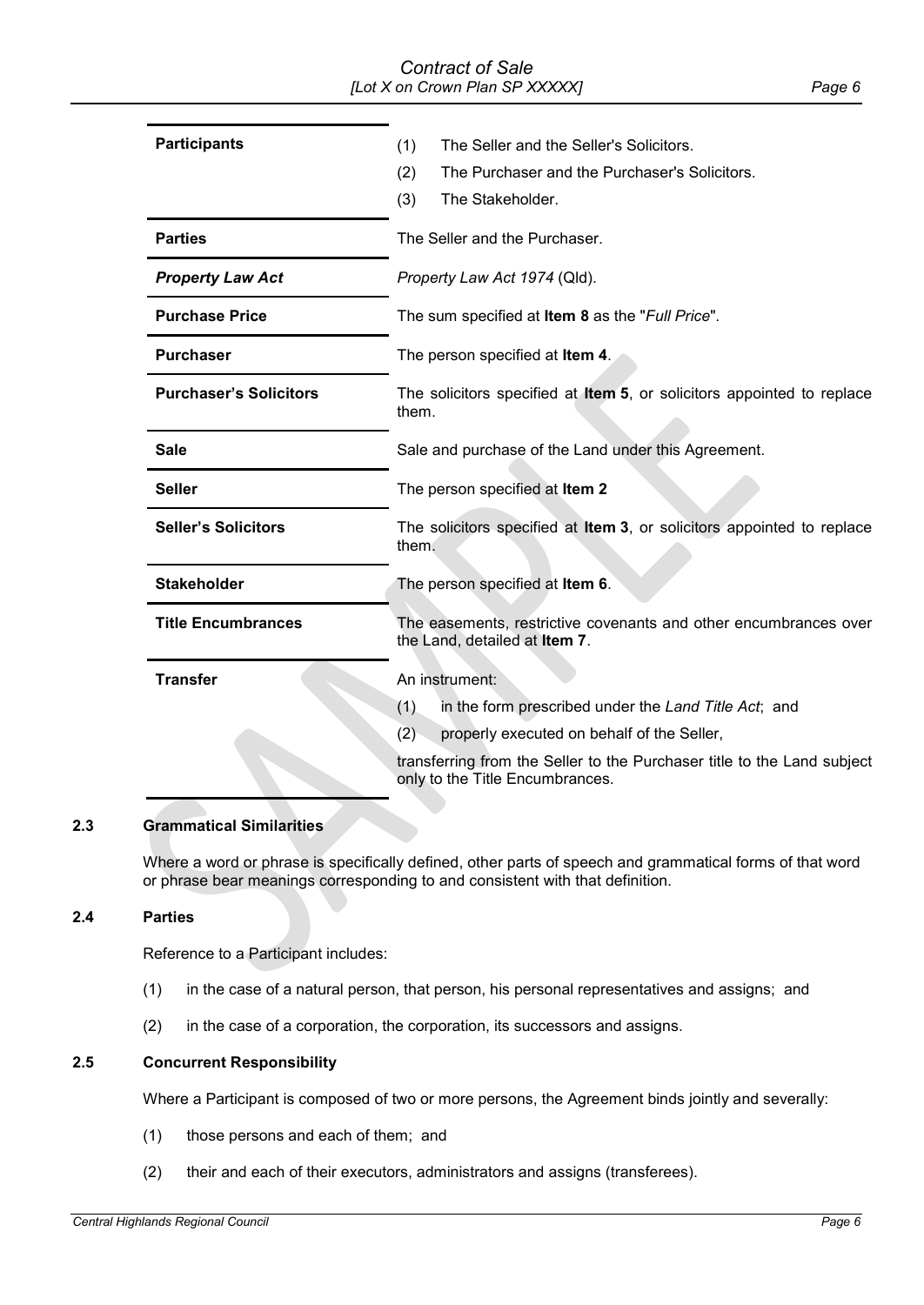### **2.6 Warranty of Authority**

Each person signing the Agreement as an Officer, attorney or trustee, or in any other representative capacity, assures each other Party or signatory that he/she possesses unrestricted authority to execute the document in that capacity at the time of signing.

#### **2.7 Imputed Acts**

Reference (whether direct or indirect) to a person's act includes the act of another person, if the other person's act is deemed by law also to be the first-mentioned person's act because of the legal relationship between the two.<sup>[1](#page-6-0)</sup>

### **2.8 Miscellaneous References**

Reference to:

- (1) the singular includes the plural, and vice versa;
- (2) a gender includes each other gender;
- (3) a person includes a corporation, a firm and a voluntary association;
- (4) an Act includes an Act that amends, consolidates or replaces an Act;
- (5) money is a reference to Australian dollars and cents;
- (6) a time of day is a reference to Australian eastern standard time; and
- (7) writing is a reference to reproduction of words, figures, symbols and shapes in visible form, including print, type, lithograph, facsimile and photocopy.

# **2.9 Headings and Notes**

Subject headings, footnotes, endnotes, and the table of contents:

- (1) exist for convenience only; and
- (2) are to be disregarded when interpreting the Agreement.

# **2.10 Nature of Agreement**

This document is a Deed.

#### **2.11 Merger**

Any provision of this Agreement:

- (1) to which effect is not given by Completion or by Registration of the Transfer; and
- (2) capable of taking effect after Completion or Registration of the Transfer,

will continue to be fully enforceable despite Completion or Registration.

<span id="page-6-0"></span><sup>-</sup>*1* Example: The act of an employee, in the performance of that person's duties as employee, is imputed to his/her employer; that is, it is deemed by law also to be the act of the employer.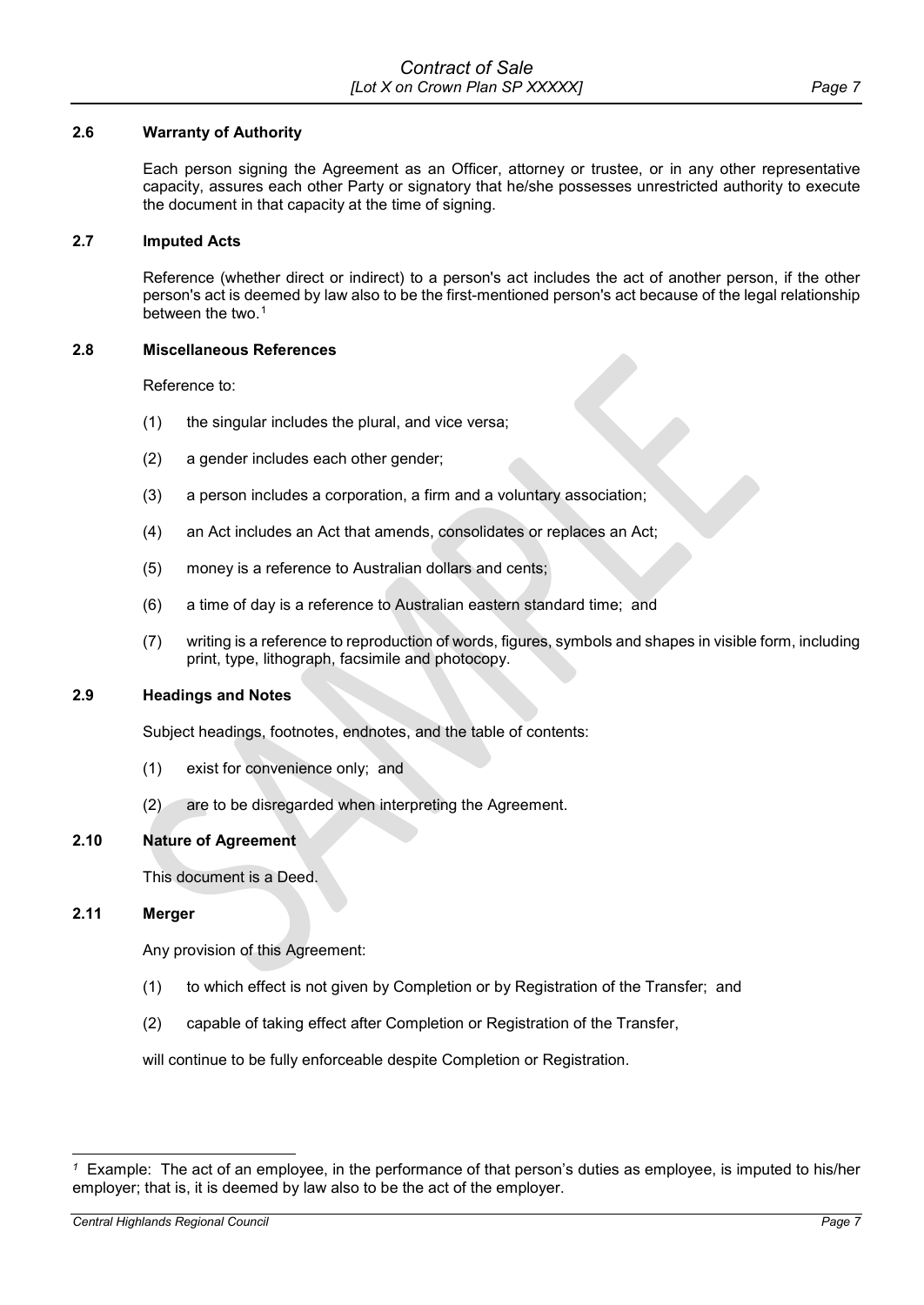### **2.12 Severance**

If:

- (1) any provision of the Agreement is void, voidable, illegal or unenforceable; or
- (2) the Agreement would be void, voidable, illegal or unenforceable unless a particular provision were deleted from it,

the provision will be deemed deleted from the Agreement.

#### **2.13 Governing Law**

The laws of Queensland govern the Agreement.

#### **2.14 Entirety of Agreement**

- (1) The Agreement details the entire bargain concluded between the Parties in relation to the Sale, irrespective of:
	- (a) any negotiations or discussions preceding execution of the Agreement; and
	- (b) the content of any brochure, report or other document produced by or on behalf of the Seller for potential purchasers of the Land.
- (2) The Purchaser acknowledges that it has not been induced to acquire the Land by any representation, verbal or other, made by or on behalf of the Seller but not detailed in the Agreement.

# **PART 3: SALE OF LAND**

### **3.1 Agreement to Sell and Purchase pursuant to the Local Government Regulation 2012**

The Seller undertakes to sell the Land to the Purchaser, and the Purchaser to buy the Land from the Seller, pursuant to Chapter 4, Part 12, Division 3 of the Local Government Regulation 2012.

# **3.2 Land sold free of encumbrances**

Pursuant to section 145(4) of the Local Government Regulation 2012, the Land is sold to the Purchaser free of all encumbrances, other than an encumbrance that confers rights on a State or government entity.

# **3.3 Land sold free of local government rates and charges**

The Land is sold free of all local government rates and charges accrued prior to the Completion date.

#### **3.4 Purchaser Acknowledgement**

The Purchaser acknowledges that, in entering this Agreement, it has **not** been guaranteed, warranted or otherwise assured by or on behalf of the Seller:

- (a) That vacant possession of the Land will be provided at Completion;
- (b) As to the condition, state of repair or suitability for any use of the Land;
- (c) That the Land presently is being used in accordance with approvals (if any) granted by the Commonwealth, State or Local Governments, or by any semi-Government authority;
- (d) That the improvements (if any) on Land have been constructed in accordance with all applicable legislative requirements of the State or Local Governments.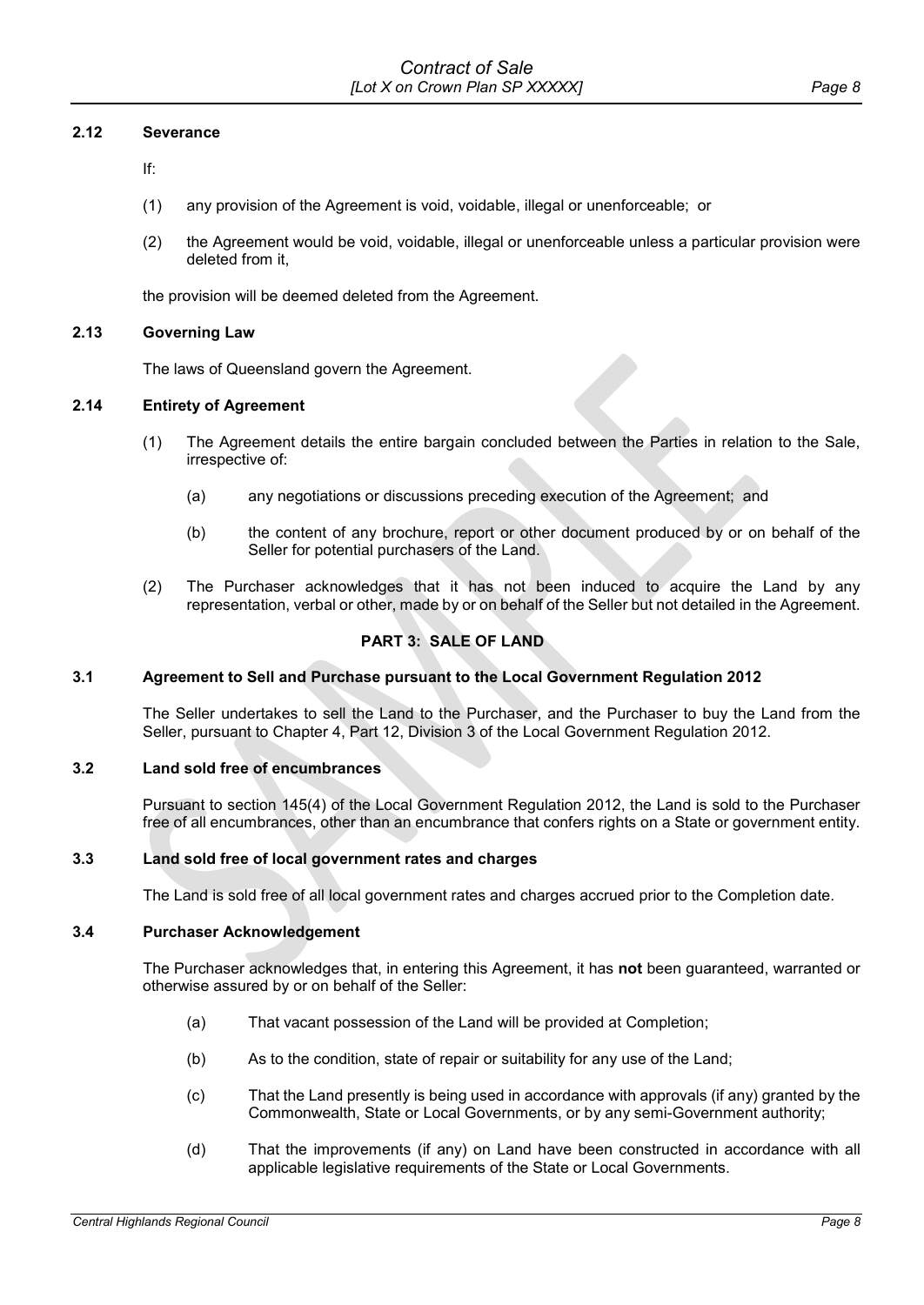# **3.5 Risk**

The Land is at the risk of the Purchaser from noon on the Business Day following the Formation Date.

#### **3.6 Payment of overdue rates (discovered subsequent to Formation Date)**

- (1) If, at any time between the Formation Date and the Completion Date the Seller becomes aware that payment of the overdue rates burdening the Land was tendered prior to the Formation Date, then the Seller may terminate this Agreement by written notice to the Purchaser in which event all monies paid by way of deposit are refundable to the Purchaser without deduction.
- (2) For avoidance of doubt, if the Seller terminates this Agreement pursuant to this clause, such termination is not an event of default.

# **PART 4: PURCHASE PRICE**

#### **4.1 Method of Payment**

The Purchaser must pay the Balance Purchase Price, and any other sum due to the Seller under this Agreement:

- (1) in legal tender; or
- (2) by cheque dated on or before the date of delivery, issued by a Licensed Bank conducting business within Queensland; or
- (3) electronic funds transfer.

#### **4.2 Payment of Deposit**

- (1) The Purchaser must pay the Deposit immediately upon execution of this Agreement.
- (2) The Deposit is to be:
	- (a) paid to the Stakeholder's trust account; and
	- (b) held by the Stakeholder as a stakeholder, not as an agent of either Party.
- (3) If it fails to pay the Deposit as required by this clause, the Purchaser commits a fundamental breach of this Agreement and the Seller may affirm or terminate the Agreement

#### **4.3 Balance Purchase Price**

The Purchaser must pay to the Seller on the Completion Date the Balance Purchase Price.

#### **4.4 Stakeholder Obligation (General)**

Without limiting the effect of any specific obligation imposed upon the Stakeholder in this Agreement, the Stakeholder must:

- (1) retain the Deposit until:
	- (a) Completion; or
	- (b) termination of the Agreement;
- (2) upon Completion or termination, pay the Deposit to the Party entitled to it.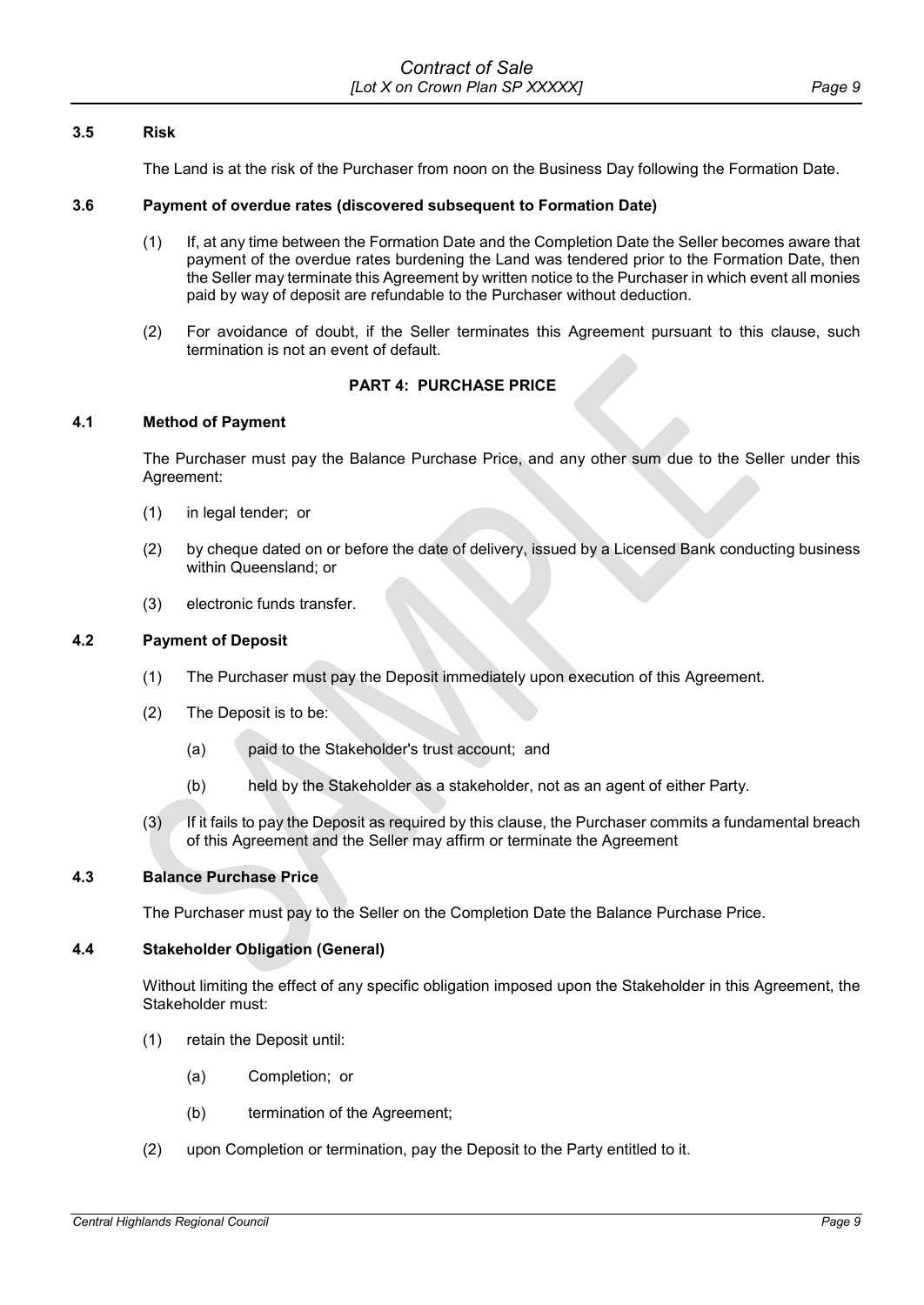## **4.5 Interest on Late Payments**

- (1) If the Deposit or any other money payable under this Agreement is not paid when due, the Purchaser must pay interest on the overdue money from the due date for payment to the date of payment (both inclusive).
- (2) A judgment for money payable under this Agreement also will bear interest from the date of judgment to the date of payment (both inclusive).
- (3) Interest:
	- (a) is to be calculated on daily balances at the Default Rate: and
	- (b) paid upon Completion.

# **PART 5: COMPLETION**

# <span id="page-9-0"></span>**5.1 Time and Place for Completion**

- (1) Completion is to be effected:
	- (a) on the Completion Date;
	- (b) at the Completion Venue;
	- (c) at the time agreed by the parties (agreement to be reached not later than 5.00pm on the day before the Completion Date);
	- (d) between the hours of 11.00am and 5.00pm.
- (2) Irrespective of any other provision in this Agreement, if the Completion Date falls on a Saturday, Sunday or public holiday in Brisbane, Completion is to be effected on the Business Day next following the Completion Date.

# **5.2 Facilitating Completion (Seller's Obligation)**

Subject to the Purchaser discharging its obligations under the Agreement, the Seller must do whatever the Purchaser reasonably requires of it to ensure that:

- (1) the Sale is completed; and
- (2) the Purchaser obtains valid title to the Land.

# **5.3 Preparation and Delivery of Transfer Documents**

The Seller must:

- (1) prepare the Transfer and related documents at its own expense; and
- (2) deliver them to the Purchaser at Completion.

# **5.4 Registration of Transfer**

After Completion, the Purchaser must:

- (1) ensure that the Transfer is lodged promptly for Registration;
- (2) pursue Registration of the Transfer diligently, to ensure in turn that the change in ownership of the Land can be: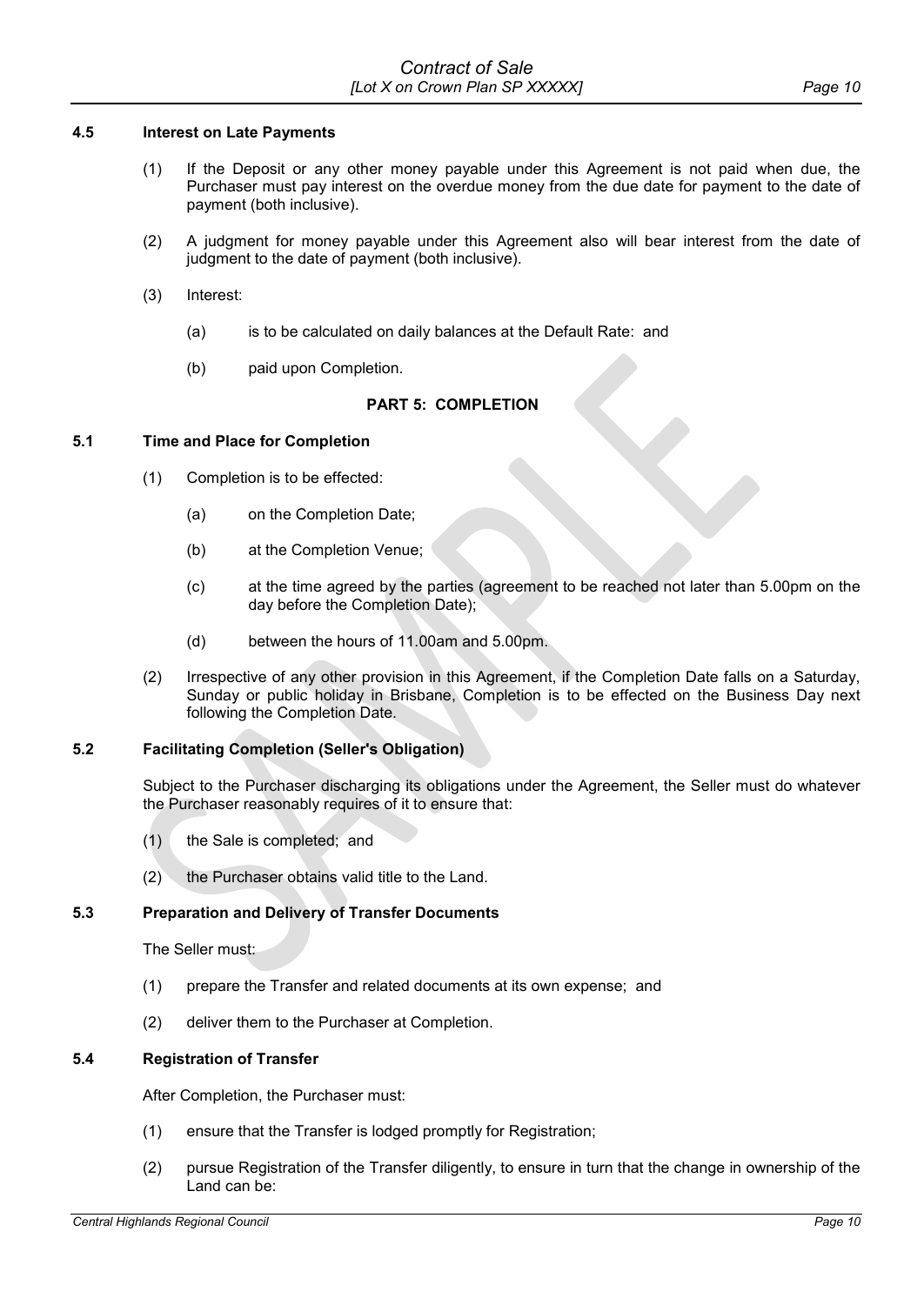- (a) notified by the Registration Authority to the Local Government; and
- (b) recorded upon the Local Government's land record, at the earliest possible time (allowing for normal administrative uncertainties and protraction).

#### **5.5 Further Assurances**

Each Party must do everything lawfully or reasonably required of it by the other Party to:

- (1) give effect to the provisions, and achieve the intent, of this Agreement; and
- (2) preserve and promote the entitlements of the other Party under the Agreement,

before and after Completion.

# **PART 6: ERRORS AND MISDESCRIPTIONS**

### **6.1 Errors and Misdescriptions**

- (1) The Seller believes the Land to be, and the Purchaser accepts the Land as, correctly described in this Agreement.
- (2) No error, omission or misdescription in:
	- (a) **[Item](#page-1-3) 7**;
	- (b) the boundaries or area of the Land,

will invalidate this Agreement or entitle the Purchaser to claim compensation.

### **6.2 Survey and Inspection**

- (1) The Seller gives no assurance that the surveyed area of the Land is correct.
- (2) The Seller also gives no assurance that there is no encroachment:
	- (a) by the Land onto adjoining land; or
	- (b) by any structure on adjoining land onto the Land,

and the Purchaser may not:

- (c) make any objection or claim; or
- (d) delay completion,

because of any inaccuracy or misdescription (whether material or not) in the details the Land contained in this Agreement.

(3) The Sale is subject to any encroachment from or upon the Land.

# **PART 7: DEFAULT**

#### **7.1 Events of Default**

A Party will be in default under the Agreement if:

(1) it fails to discharge an obligation the Agreement imposes upon it; or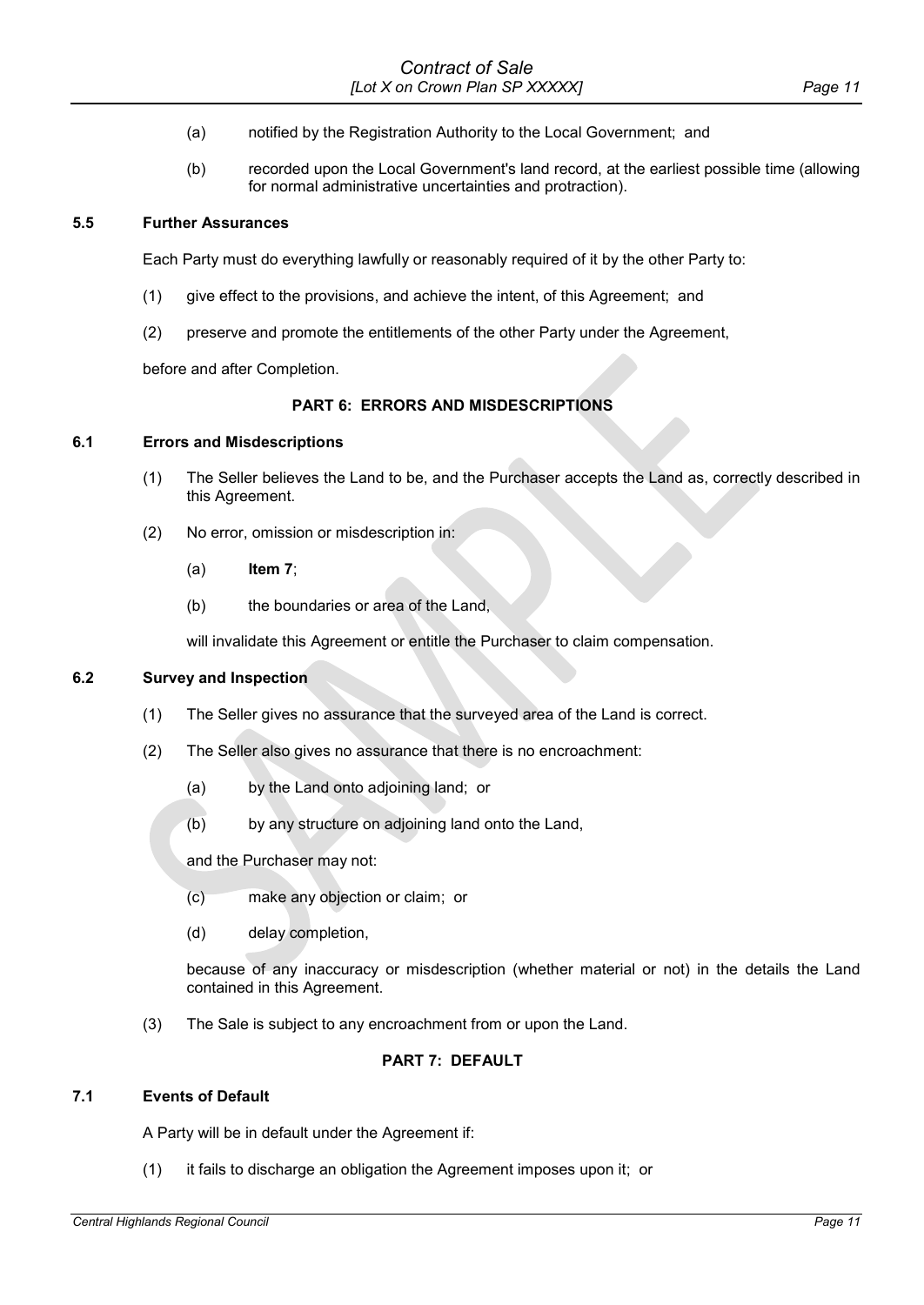(2) it commits or suffers the occurrence of an Act of Insolvency.

# **7.2 Termination for Insolvency**

- (1) If the Purchaser commits an Act of Insolvency before Completion, the Seller may terminate this Agreement by written notice to the Purchaser.
- (2) The Seller's entitlement to terminate under this clause extends to an Act of Insolvency committed by the Purchaser before the formation of this Agreement.

#### **7.3 Seller's Remedies**

- (1) If the Purchaser defaults under the Agreement, in addition to any other entitlement it may possess at law or in equity with respect to the default the Seller may affirm or terminate the Agreement.
- (2) If it affirms the Agreement, the Seller may:
	- (a) sue the Purchaser for specific performance;
	- (b) sue the Purchaser for damages for breach; or
	- (c) sue the Purchaser for specific performance and damages for breach,

and may recover from the Purchaser as a liquidated debt so much of the Deposit as the Purchaser has failed to pay.

- (3) If it terminates the Agreement under this Part, the Seller may:
	- (a) declare forfeited any Deposit paid;
	- (b) sue the Purchaser for damages for breach; and
	- (c) declare forfeited any Deposit paid and sue the Purchaser for damages for breach.

# **PART 8: MISCELLANEOUS**

#### **8.1 Time**

Unless expressly provided otherwise in this Agreement, time is of the essence of the Agreement in every respect.

#### **8.2 Waiver**

Neither:

- (1) a failure, delay or indulgence, committed, caused or granted in exercising a power or entitlement in relation to this Agreement; nor
- (2) a single or partial exercise, or a single or partial failure to exercise, such a power or entitlement,

will operate to waive the power or entitlement, or to preclude its exercise or further exercise.

#### **8.3 Service of Notices**

A notice under this Agreement:

(1) must be given in writing; and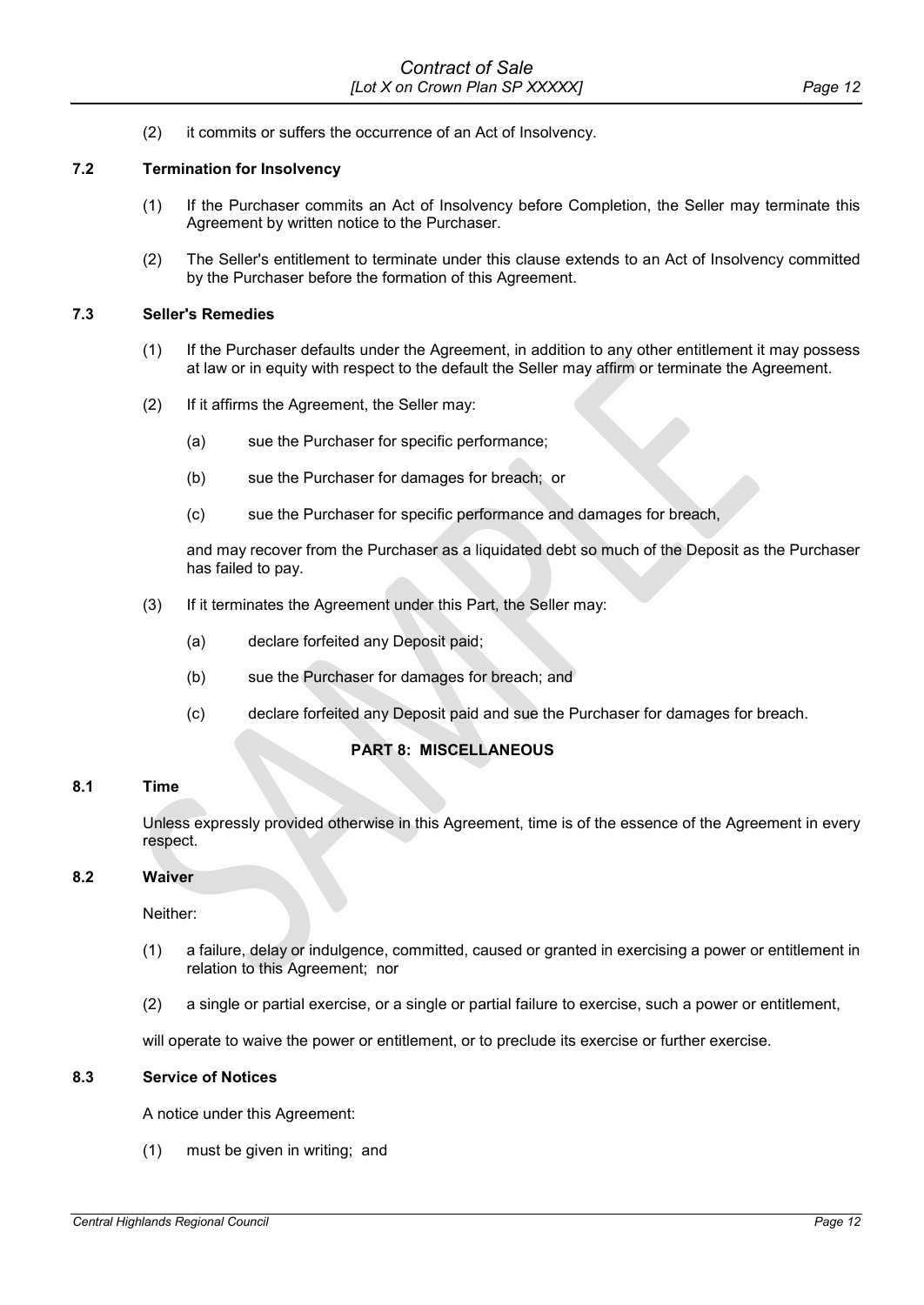(2) may be delivered personally, posted, or transmitted by facsimile, to the intended recipient's Address for Notices.

### **8.4 Receipt of Notices**

- (1) A notice delivered personally will be deemed received at the moment of personal delivery.
- (2) A notice sent by registered post will be deemed received 2 Business Days after it is posted.
- (3) A notice sent by facsimile transmission will be deemed received at the time specified in a Confirmation Report, if the report discloses that the transmission was received before 5.00pm.
- (4) If the Confirmation Report discloses that the transmission was received after 5.00pm, the notice will be deemed received at 8.30am on the day following the date of receipt disclosed in the report.

#### **8.5 Legal Costs**

- (1) Each party must bear its own legal expenses in relation to the negotiation, preparation, stamping and execution of this Agreement.
- (2) The Purchaser, however, must bear, and indemnify Seller against, all stamp duty assessed upon the Agreement and the Transfer, including any penalty duty the assessment of which is precipitated by an act of the Purchaser.
- (3) The Purchaser also must pay the cost of Registering the Transfer.

*[Attestations follow]*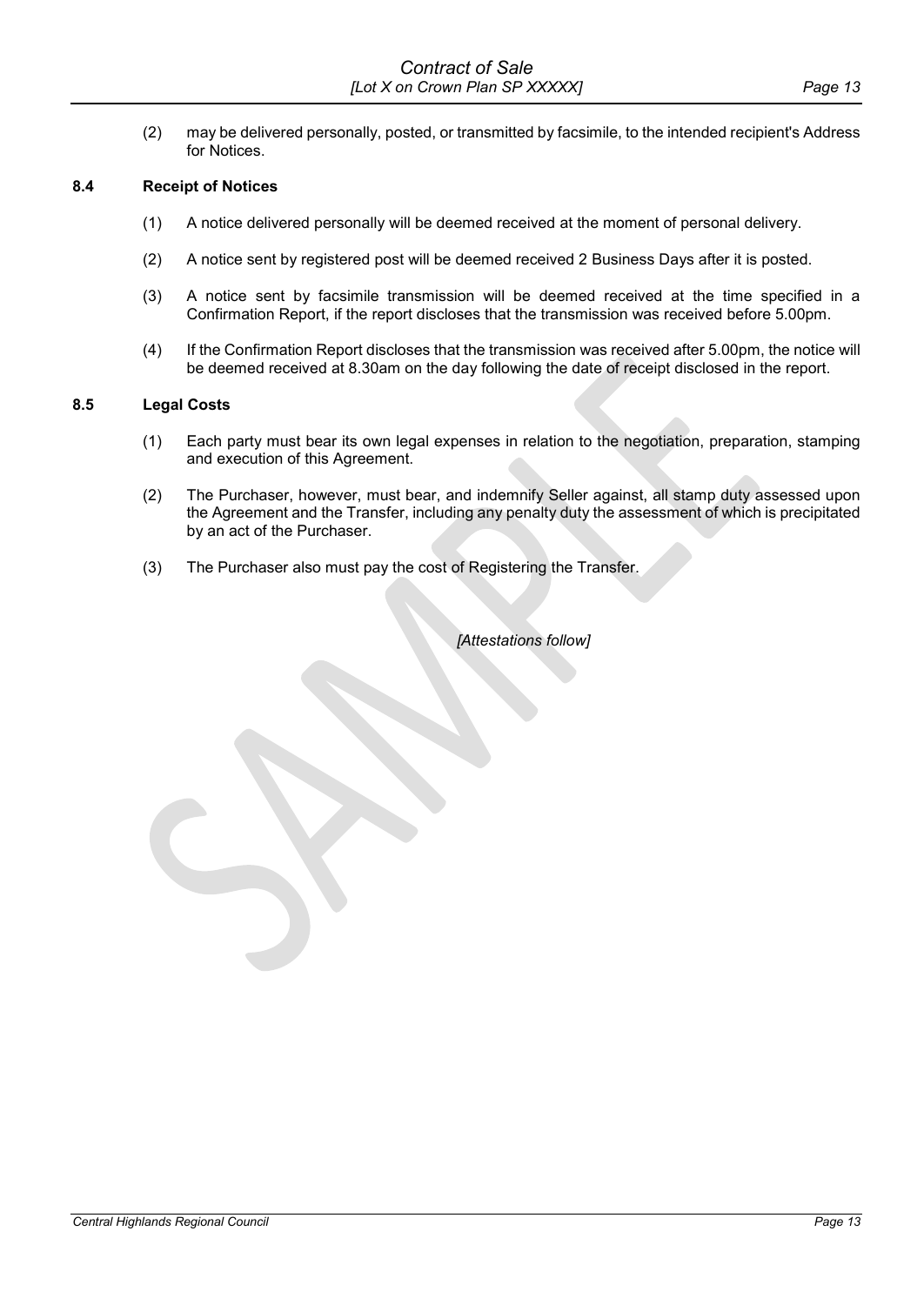# **ATTESTATIONS**

# Seller

EXECUTED and DELIVERED on behalf of CENTRAL HIGHLANDS REGIONAL COUNCIL ABN 79 198 223 277 pursuant to *Local Government Act 2009 (Qld)* section 236, by the head/a delegate/ an authorized officer, who certifies he/she is the proper officer to execute the Agreement:

|                           | Head / Delegate / Authorized Officer |                               |
|---------------------------|--------------------------------------|-------------------------------|
|                           | Full name [Print]                    |                               |
| Purchaser                 |                                      |                               |
| EXECUTED and DELIVERED by |                                      | in the presence of a witness: |
| Signatory                 |                                      | Witness                       |
|                           |                                      | Full name [Print]             |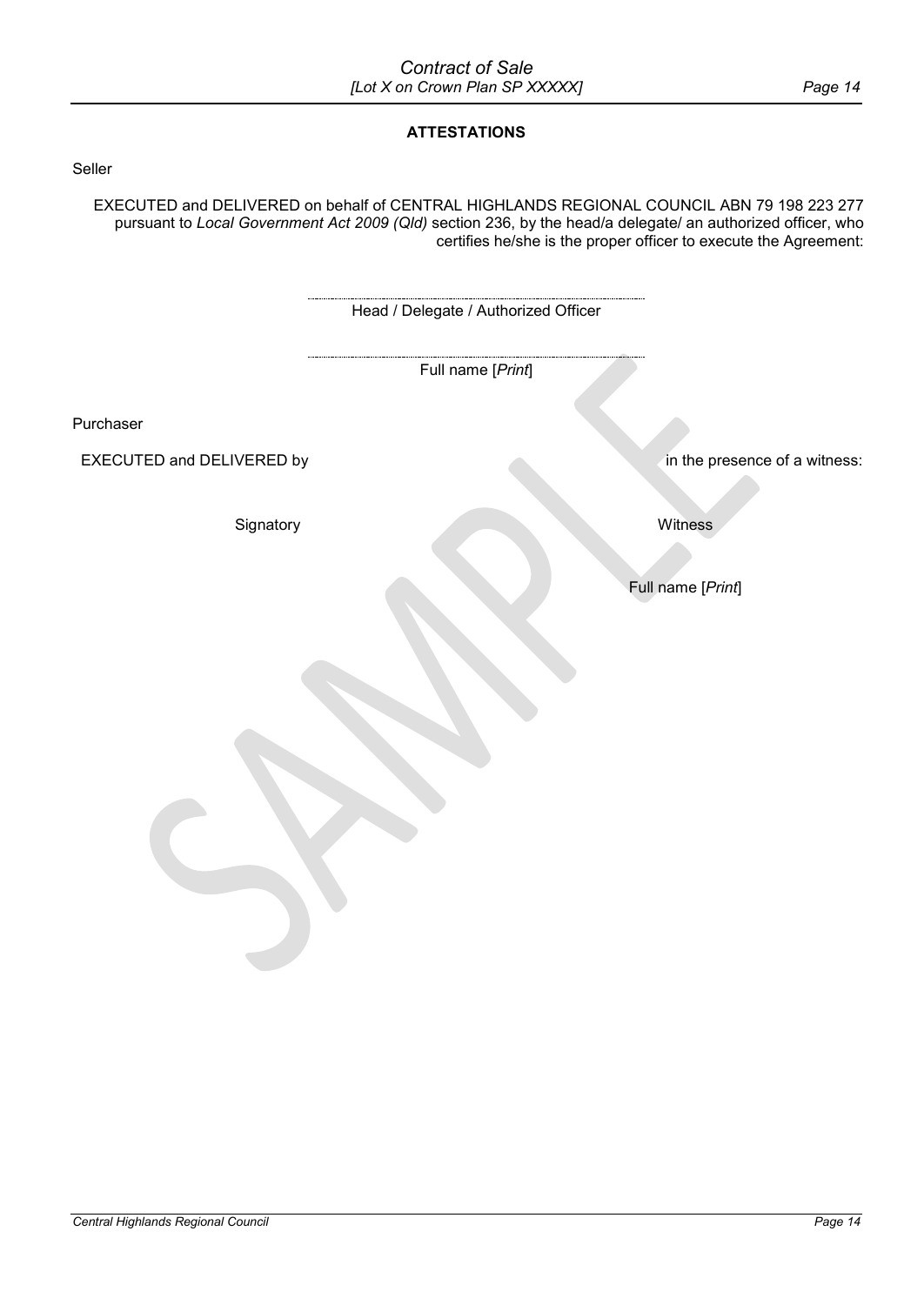# **Contents of Document**

| ltem 1                      |                                                                                   |  |
|-----------------------------|-----------------------------------------------------------------------------------|--|
| Item 2                      |                                                                                   |  |
| Item 3                      |                                                                                   |  |
| Item 4                      |                                                                                   |  |
| Item <sub>5</sub><br>Item 6 |                                                                                   |  |
| Item 7                      |                                                                                   |  |
| Item 8                      |                                                                                   |  |
| Item 9                      |                                                                                   |  |
|                             |                                                                                   |  |
|                             |                                                                                   |  |
| 2.1                         |                                                                                   |  |
| 2.2                         |                                                                                   |  |
| 2.3                         |                                                                                   |  |
| 2.4                         |                                                                                   |  |
| 2.5                         |                                                                                   |  |
| 2.6<br>2.7                  |                                                                                   |  |
| 2.8                         |                                                                                   |  |
| 2.9                         |                                                                                   |  |
| 2.10                        |                                                                                   |  |
| 2.11                        |                                                                                   |  |
| 2.12                        |                                                                                   |  |
| 2.13                        |                                                                                   |  |
| 2.14                        |                                                                                   |  |
| <b>PART 3:</b>              |                                                                                   |  |
| 3.1                         | Agreement to Sell and Purchase pursuant to the Local Government Regulation 2012 8 |  |
| 3.2                         |                                                                                   |  |
| 3.3                         |                                                                                   |  |
| 3.4                         |                                                                                   |  |
| 3.5<br>3.6                  |                                                                                   |  |
|                             |                                                                                   |  |
| <b>PART 4:</b>              |                                                                                   |  |
| 4.1<br>4.2                  |                                                                                   |  |
| 4.3                         |                                                                                   |  |
| 4.4                         |                                                                                   |  |
| 4.5                         |                                                                                   |  |
|                             |                                                                                   |  |
| 5.1                         |                                                                                   |  |
| 5.2                         |                                                                                   |  |
| 5.3                         |                                                                                   |  |
| 5.4                         |                                                                                   |  |
| 5.5                         |                                                                                   |  |
| PART 6:                     |                                                                                   |  |
| 6.1                         |                                                                                   |  |
| 6.2                         |                                                                                   |  |
|                             |                                                                                   |  |
| 7.1                         |                                                                                   |  |
| 7.2                         |                                                                                   |  |
| 7.3                         |                                                                                   |  |
|                             |                                                                                   |  |
| 8.1                         |                                                                                   |  |
|                             |                                                                                   |  |

Central Highlands Regional Council